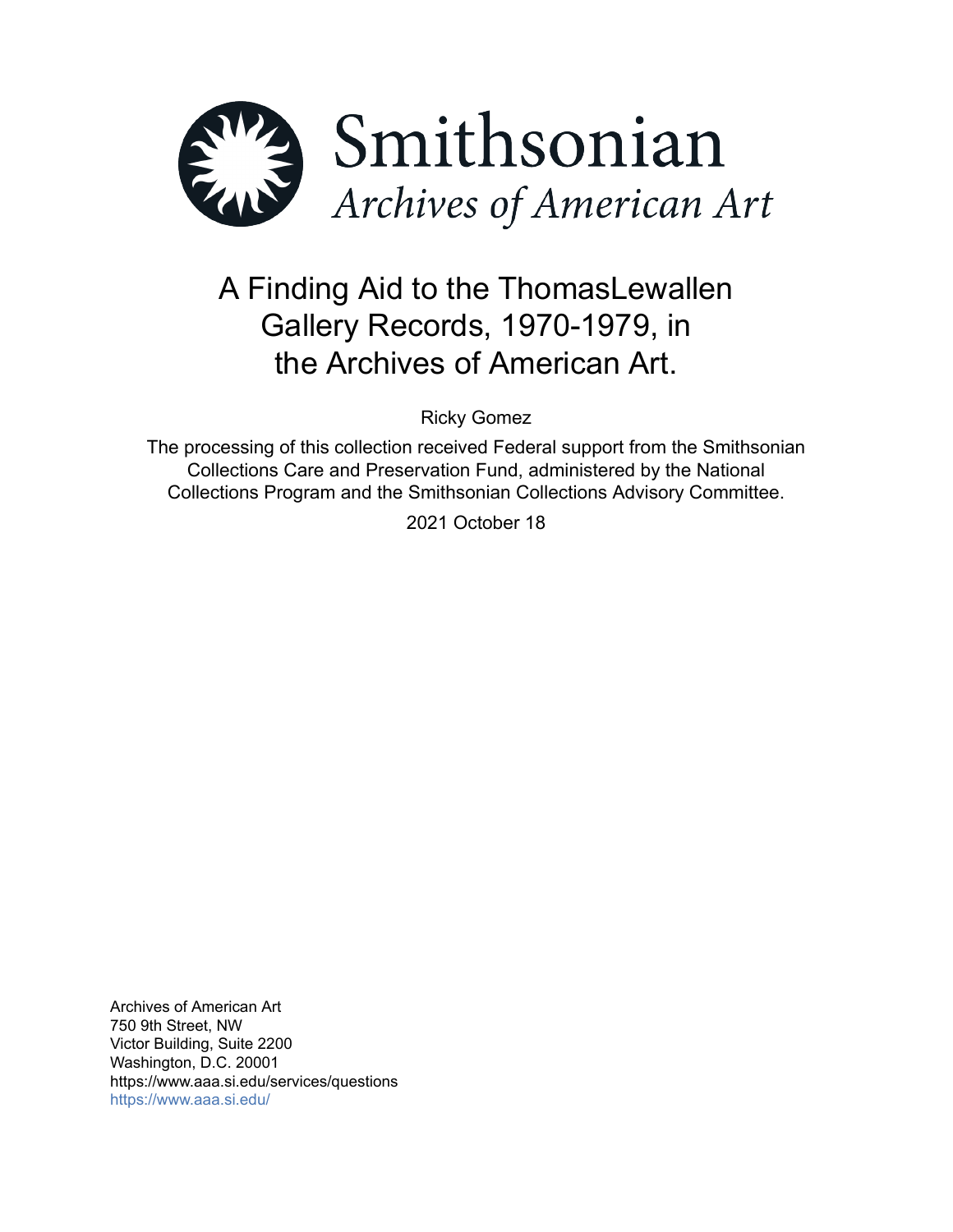# **Table of Contents**

<span id="page-1-0"></span>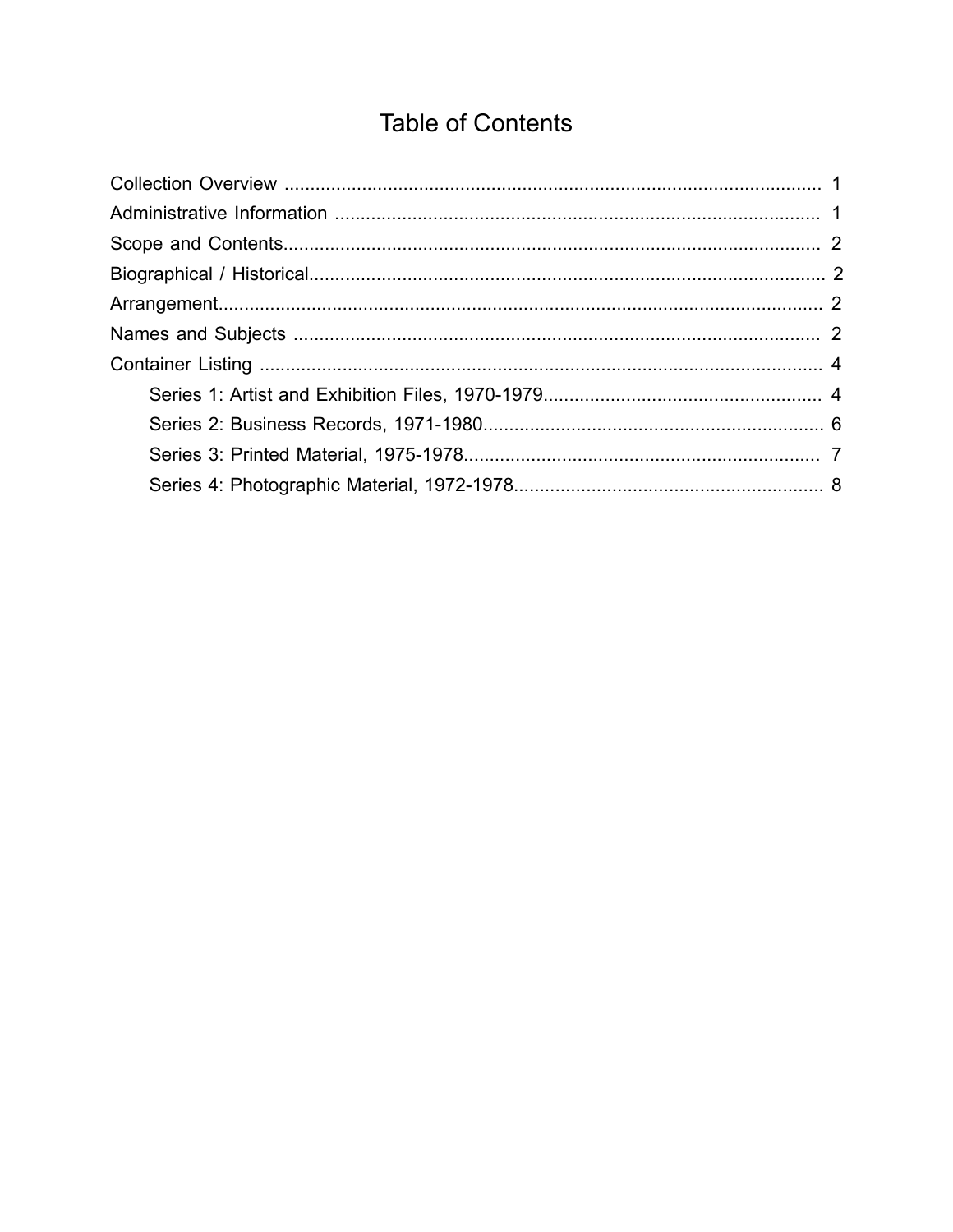# <span id="page-2-0"></span>**Collection Overview**

| <b>Repository:</b> | Archives of American Art                                                                                                                                                                                                                                                                                                                                                                             |
|--------------------|------------------------------------------------------------------------------------------------------------------------------------------------------------------------------------------------------------------------------------------------------------------------------------------------------------------------------------------------------------------------------------------------------|
| Title:             | ThomasLewallen Gallery records                                                                                                                                                                                                                                                                                                                                                                       |
| Date:              | 1970-1980                                                                                                                                                                                                                                                                                                                                                                                            |
| Identifier:        | AAA.thomgall                                                                                                                                                                                                                                                                                                                                                                                         |
| Creator:           | ThomasLewallen Gallery (Santa Monica, Calif.)<br>Morgan Thomas Gallery (Santa Monica, Calif.)                                                                                                                                                                                                                                                                                                        |
| Extent:            | 1 Linear foot ((on 2 microfilm reels))                                                                                                                                                                                                                                                                                                                                                               |
| Language:          | English.                                                                                                                                                                                                                                                                                                                                                                                             |
| Summary:           | The records of the Thomas Lewallen Gallery measure 1.0 linear<br>feet and date from 1970 to 1980. The records catalog the history<br>of the gallery through artist and exhibition files; correspondence,<br>receipts, ledgers, and other business records; clippings, exhibition<br>announcements, and other printed material; and photographs, slides,<br>and negatives of exhibitions and artwork. |

# <span id="page-2-1"></span>**Administrative Information**

#### Acquisition Information

Donated 1981 and 1983 by Morgan Thomas and Constance Lewallen, owners of the gallery.

#### Available Formats

Portions of the collection are available on 35mm microfilm reels 3985-3986 available at Archives of American Art offices and through interlibrary loan. Researchers should note that the arrangement of material described in the container inventory does not reflect the arrangement of the collection on microfilm.

#### Processing Information

The collection was processed, and a finding aid prepared by Ricky Gomez in 2021.

#### Preferred Citation

Thomas Lewallen Gallery records, 1970-1980. Archives of American Art, Smithsonian Institution.

#### **Restrictions**

This collection is open for research. Access to original papers requires an appointment and is limited to the Archives' Washington, D.C. Research Center.

#### Conditions Governing Use

The Archives of American Art makes its archival collections available for non-commercial, educational and personal use unless restricted by copyright and/or donor restrictions, including but not limited to access and publication restrictions. AAA makes no representations concerning such rights and restrictions and it is the user's responsibility to determine whether rights or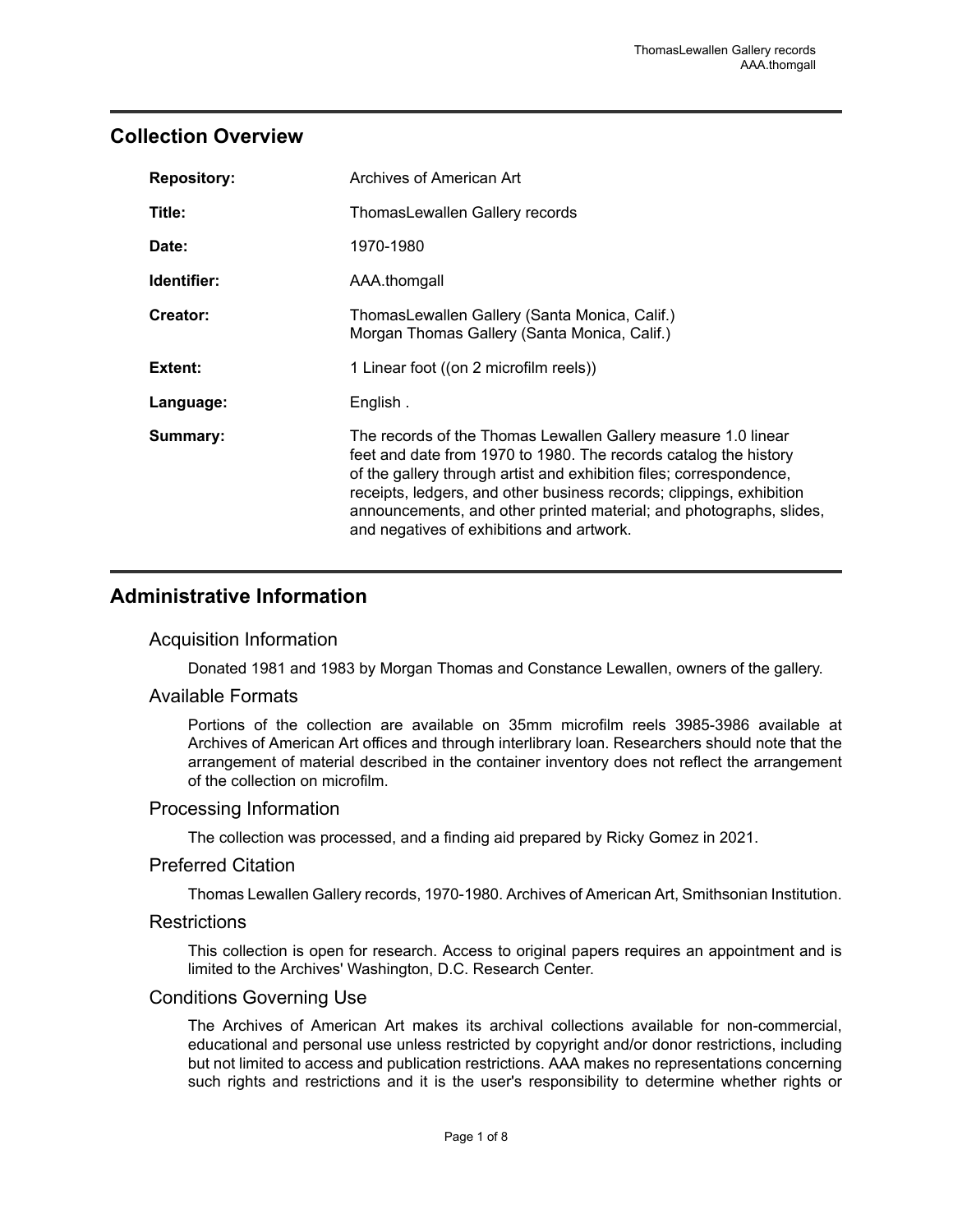restrictions exist and to obtain any necessary permission to access, use, reproduce and publish the collections. Please refer to the Smithsonian's Terms of Use for additional information.

### <span id="page-3-1"></span>**Biographical / Historical**

Art gallery; Santa Monica, California. The gallery was originally called Morgan Thomas Gallery and was owned by Morgan Thomas. In 1977 Constance Lewallen became an equal partner and the gallery became ThomasLewallen Gallery.

## <span id="page-3-0"></span>**Scope and Contents**

The records of the Thomas Lewallen Gallery measure 1.0 linear feet and date from 1970 to 1980. The records catalog the history of the gallery through artist and exhibition files; correspondence, receipts, ledgers, and other business records; clippings, exhibition announcements, and other printed material; and photographs, slides, and negatives of exhibitions and artwork.

Artist and exhibition files contain letters, printed material, and photographs on Richard Artschwager, Michael Asher, David Askevold, Alice Aycock, John Baldessari, Jon Borofsky, Daniel Buren, Byars-Open America, Vija Celmins, Foundation for Art Resources, Peter Frank, Jack Goldstein, Dan Graham, Raul Guerrero, Gary Hall, James Hayward, Douglas Huebler, Janis Kounellis, William Leavitt, Richard Nonas, Allen Ruppersberg, Ilene Segalove, Shelton Film Series, and Rick Stich.

Business records contain seven business letters regarding financial matters, notes and writings including a photocopy of "Dreams" by Jon Borofsky, partnership papers, ledgers, bank statements and deposit receipts, and tax returns.

Printed material includes clippings, press releases and exhibition announcements.

Photographs include photographs of works of art and slides of the gallery staff and art works.

### <span id="page-3-2"></span>**Arrangement**

The collection is arranged into four series.

- Series 1: Artists and Exhibition Files, 1970-1979 (0.4 linear feet; Box 1)
- Series 2: Business Records, 1971-1980 (0.1 linear feet; Box 1)
- Series 3: Printed Materials, 1975-1978 (0.1 linear feet; Box 1)
- Series 4: Photographic Material, 1972-1978 (0.4 linear feet; Box 1)

### <span id="page-3-3"></span>Names and Subject Terms

This collection is indexed in the online catalog of the Smithsonian Institution under the following terms:

Subjects:

Art, Modern -- California -- Santa Monica

Names:

Lewallen, Constance Thomas, Morgan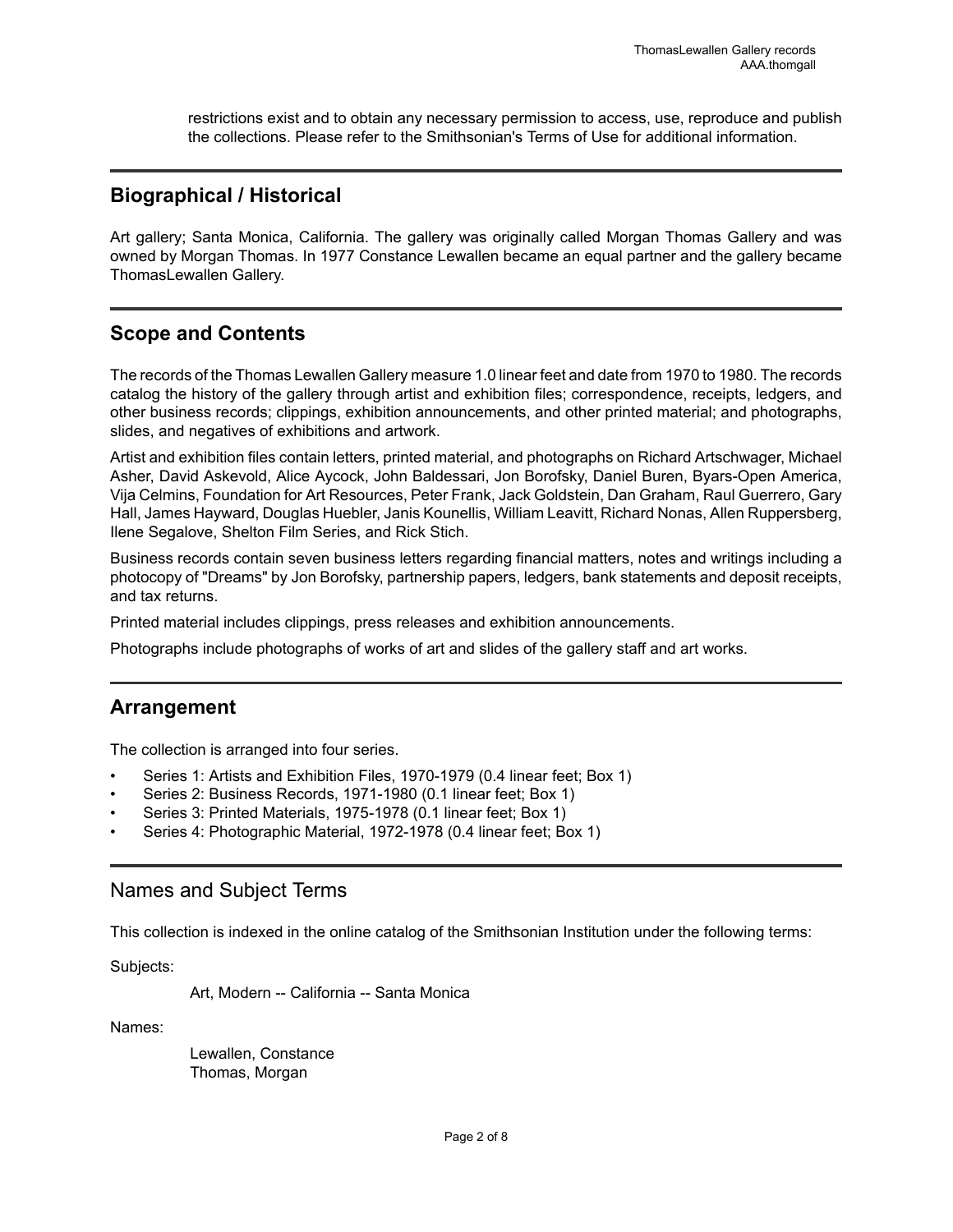Functions:

Art galleries, Commercial -- California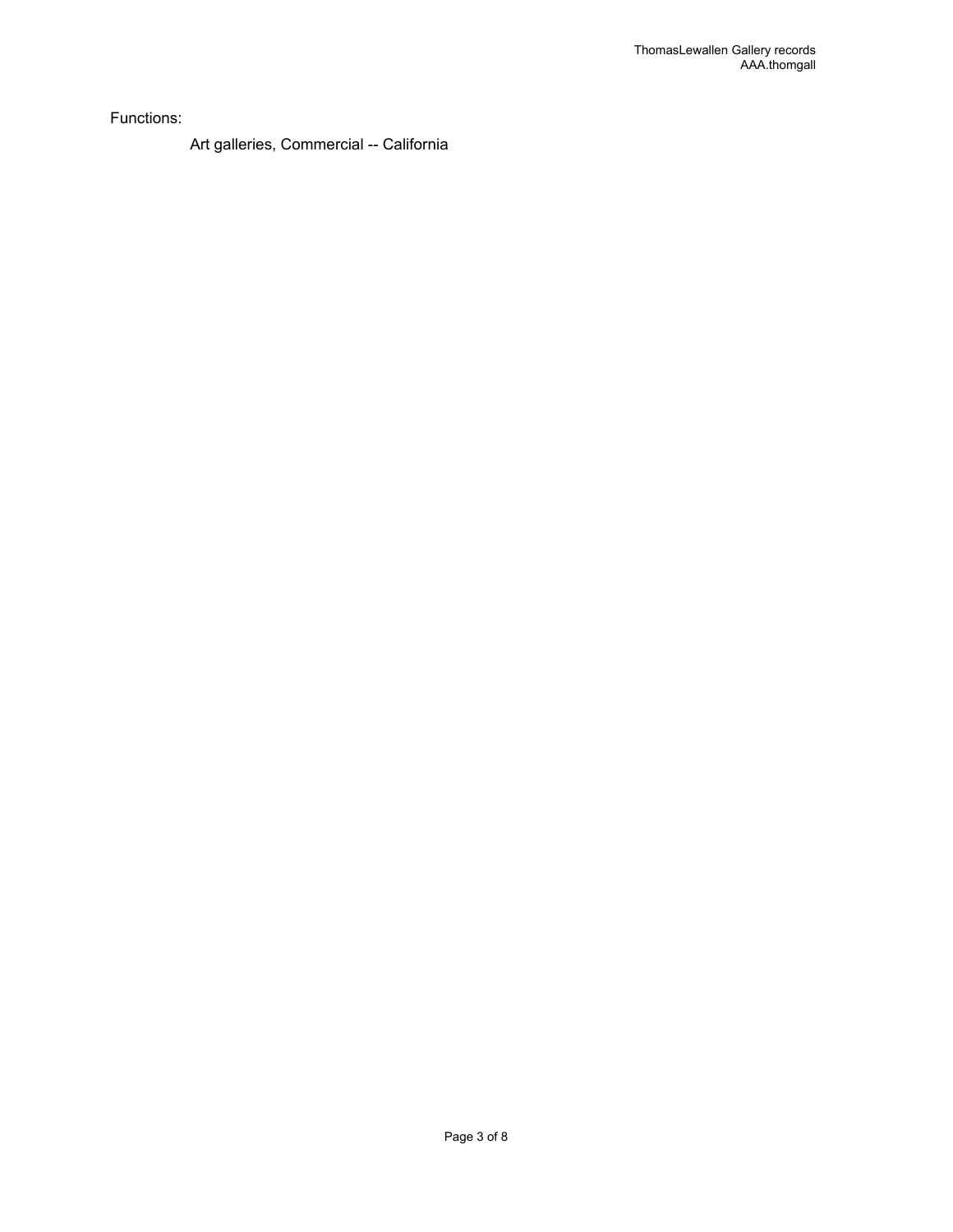# <span id="page-5-0"></span>**Container Listing**

## <span id="page-5-1"></span>Series 1: Artist and Exhibition Files, 1970-1979

#### *0.4 Linear feet (Box 1)*

Scope and Contents: Artist and exhibition files contain letters, printed material, and photographs on Richard Artschwager, Michael Asher, David Askevold, Alice Aycock, John Baldessari, Jon Borofsky, Daniel Buren, Byars-Open America, Vija Celmins, Foundation for Art Resources, Peter Frank, Jack Goldstein, Dan Graham, Raul Guerrero, Gary Hall, James Hayward, Douglas Huebler, Janis Kounellis, William Leavitt, Richard Nonas, Allen Ruppersberg, Ilene Segalove, Shelton Film Series, and Rick Stich.

| Box 1, Folder 1     | Richard Artschwager, undated, 1977-1979          |
|---------------------|--------------------------------------------------|
| Box 1, Folder 2     | Michael Asher, undated, 1977-1979                |
| Box 1, Folder 3     | David Askevold, undated, 1973-1979               |
| Box 1, Folder 4     | Alice Aycock, undated                            |
| Box 1, Folder 5     | John Baldessari, undated, 1977-1978              |
| Box 1, Folder 6     | Jon Borofsky, undated, 1977-1978                 |
| Box 1, Folder 7     | Daniel Buren, 1970-1978                          |
| Box 1, Folder 8     | Byars-Open America, 1977-1978                    |
| Box 1, Folder 9     | Vija Celmins, undated                            |
| Box 1, Folder 10    | Foundation for Art Resources, undated, 1977-1979 |
| Box 1, Folder 11    | Peter Frank, 1975-1976                           |
| Box 1, Folder 12    | Jack Goldstein, undated, 1976-1978               |
| Box 1, Folder 13    | Dan Graham, undated, 1976-1978                   |
| Box 1, Folder 14-19 | Raul Guerrero, undated, 1974-1978                |
| Box 1, Folder 20-21 | James Hayward, 1976-1977                         |
| Box 1, Folder 22    | Douglas Huebler, undated, 1977-1978              |
| Box 1, Folder 23    | Jannis Kounellis, undated, 1978-1979             |
| Box 1, Folder 24    | William Leavitt, 1979                            |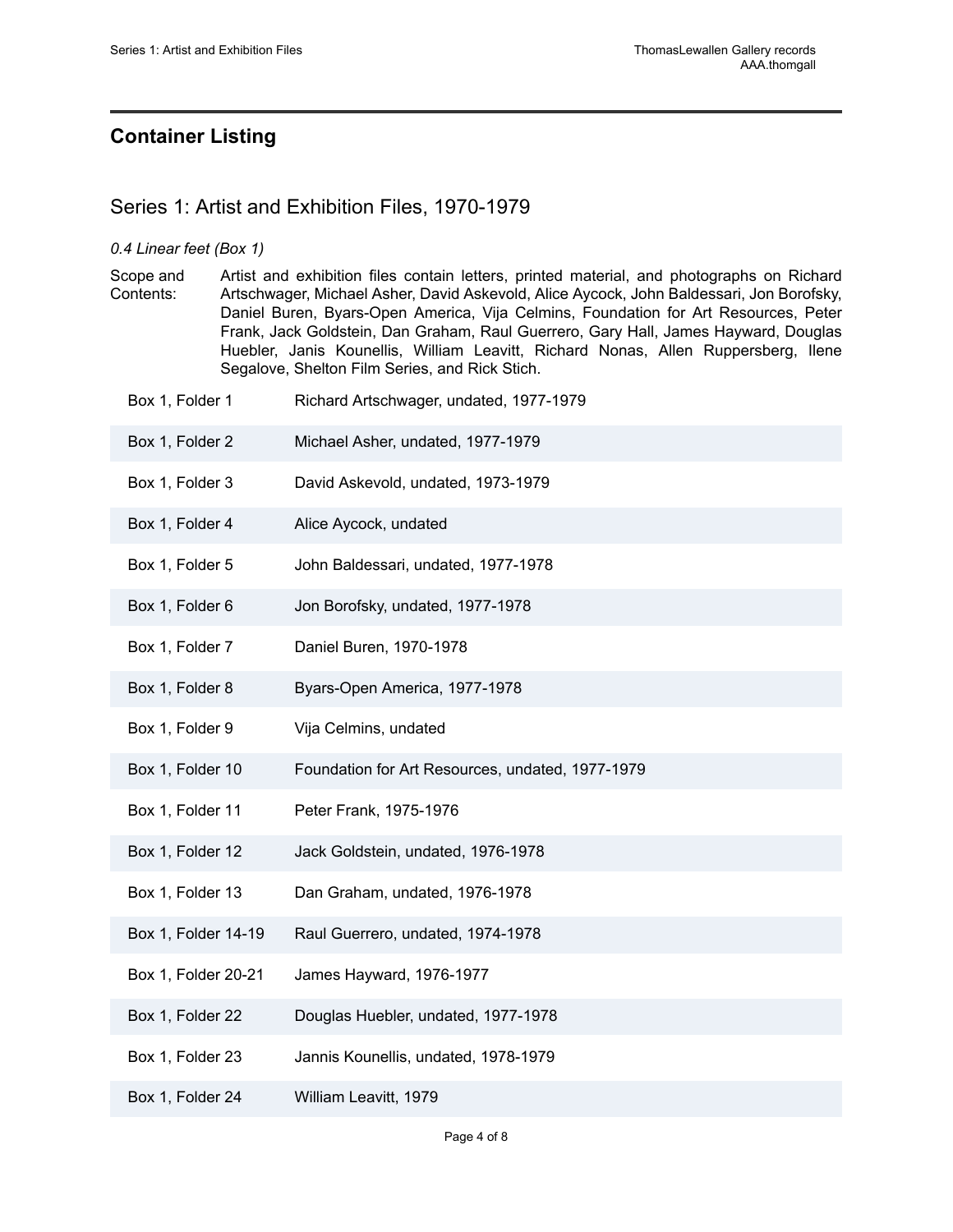| Box 1, Folder 25 | Richard Nonas, undated, 1978 |
|------------------|------------------------------|
|                  |                              |

- Box 1, Folder 26 Allen Ruppersberg, undated, 1977-1978
- Box 1, Folder 27 Ilene Segalove, undated, 1976-1978
- Box 1, Folder 28 Shelton Film Series, 1978
- Box 1, Folder 29 Rick Stich, undated, 1976-1979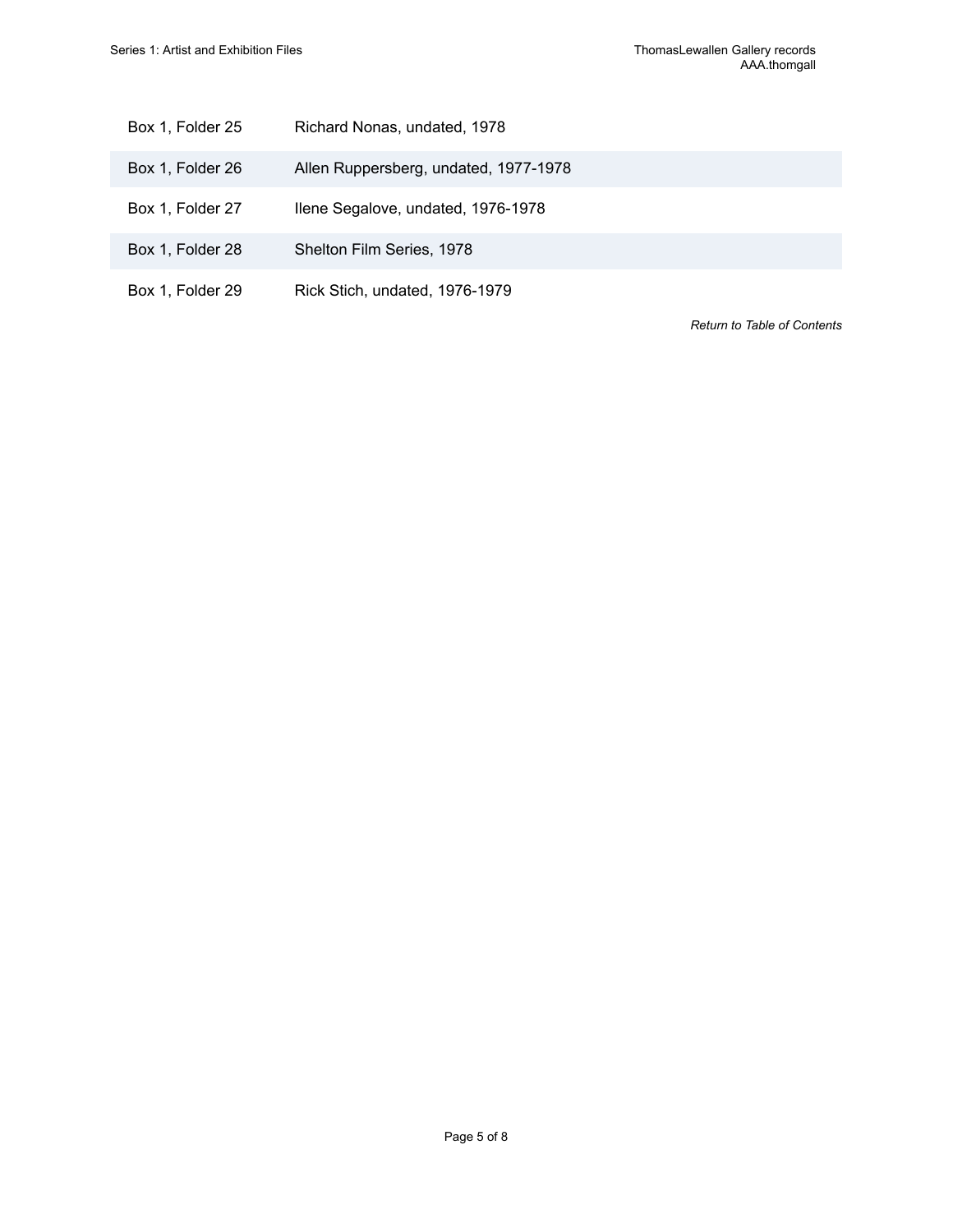# <span id="page-7-0"></span>Series 2: Business Records, 1971-1980

#### *0.1 Linear feet (Box 1)*

| Scope and<br>Contents: |  | Business records contain seven business letters regarding financial matters, notes and<br>writings including a photocopy of "Dreams" by Jon Borofsky, partnership papers, ledgers,<br>bank statements and deposit receipts, and tax returns. |  |
|------------------------|--|----------------------------------------------------------------------------------------------------------------------------------------------------------------------------------------------------------------------------------------------|--|
| Box 1, Folder 30       |  | Correspondence, undated, 1976-1978                                                                                                                                                                                                           |  |
| Box 1, Folder 31       |  | Writings and Notes, undated, 1971-1978                                                                                                                                                                                                       |  |

- Box 1, Folder 32 Partnership Papers, undated, 1976-1977
- Box 1, Folder 33 Ledgers, 1977-1978
- Box 1, Folder 34 Bank Deposit Receipts, undated, 1976-1979
- Box 1, Folder 35 Bank Statements, 1976-1980
- Box 1, Folder 36 Tax Information, 1977-1979
- Box 1, Folder 37 Miscellaneous, undated, 1976-1979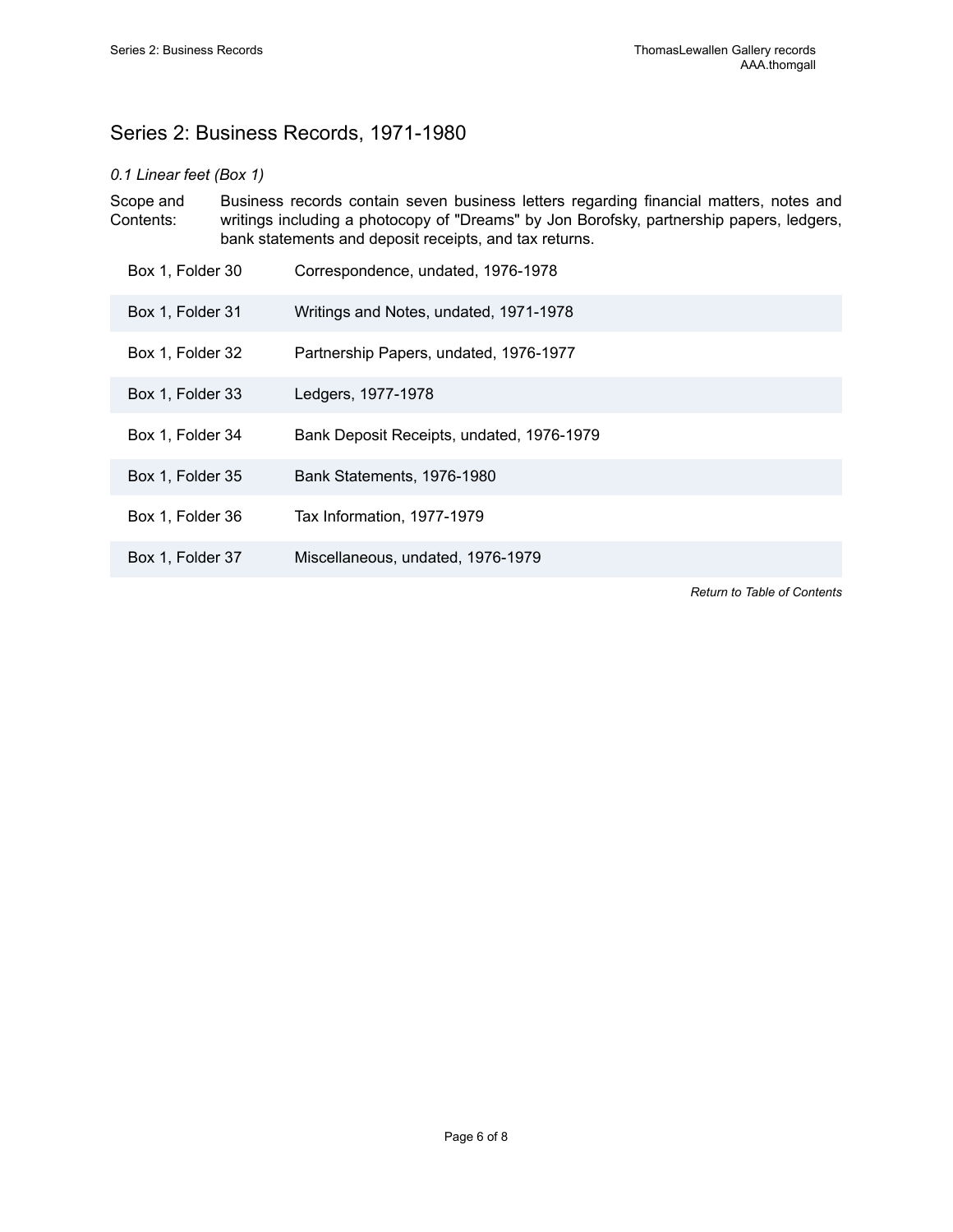# <span id="page-8-0"></span>Series 3: Printed Material, 1975-1978

## *0.1 Linear feet (Box 1)*

Scope and Contents: Printed material includes clippings, press releases and exhibition announcements.

| Box 1, Folder 38-39 | News Clippings, undated, 1975-1978        |
|---------------------|-------------------------------------------|
| Box 1, Folder 40-41 | Gallery Announcements, undated, 1975-1978 |
| Box 1, Folder 42    | Press Releases, undated, 1976-1978        |
| Box 1, Folder 43    | Miscellaneous, undated, 1975              |